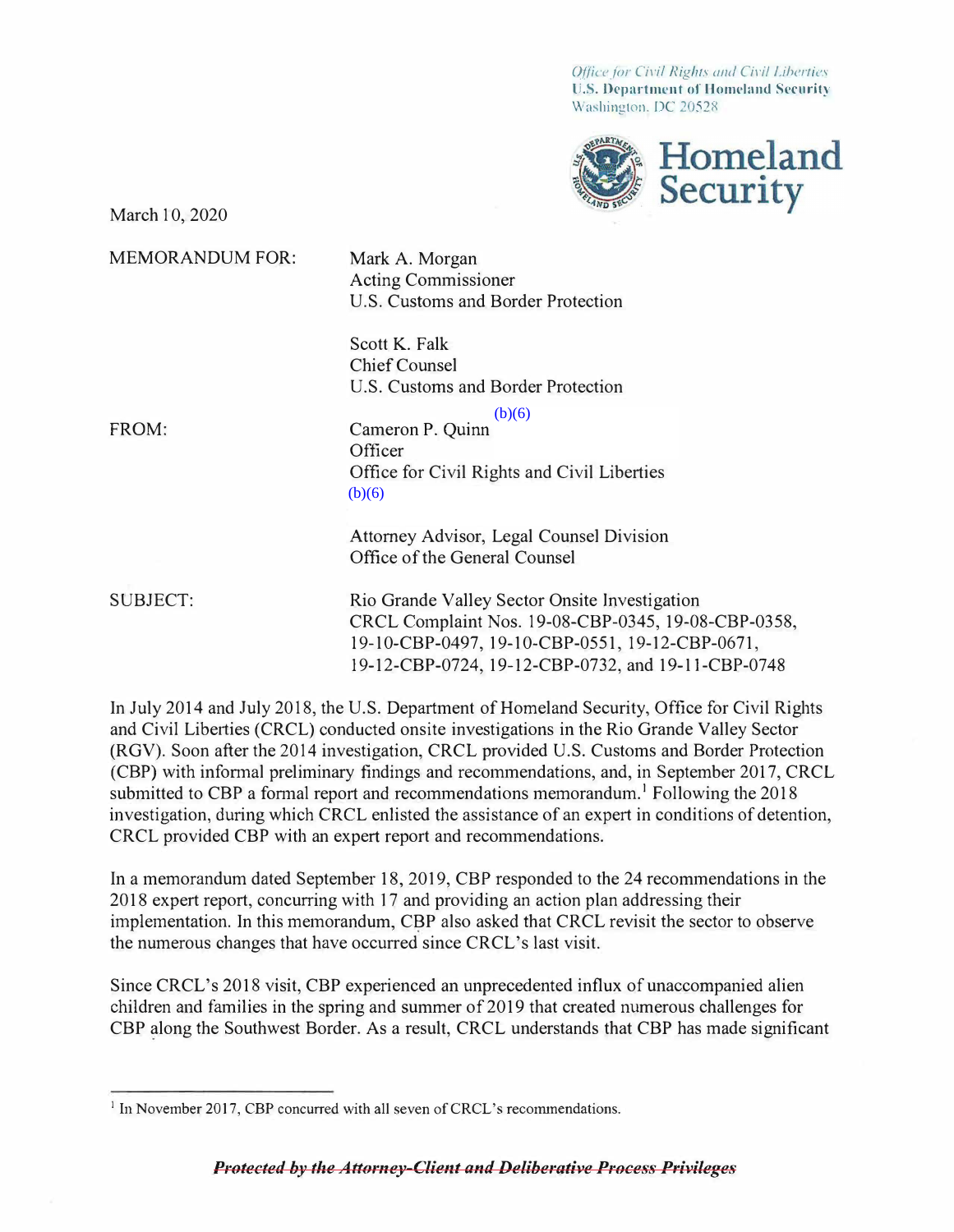changes to daily operations at facilities across RGV, including at the Centralized Processing Center (CPC).

The purpose of this memorandum is to notify CBP that CRCL will conduct a follow-up onsite investigation in RGV from April 14-16, 2020. CRCL will review U.S. Border Patrol's (USBP) implementation of the expert's recommendations and the sector's adherence to relevant USBP policies and procedures regarding the care and treatment of individuals in its custody. In addition, CRCL will review the changes enacted as a result of the influx. Expert consultants in the areas of conditions of detention and medical care will accompany CRCL staff.

In addition, CRCL has continued to receive allegation related to RGV and has opened the above referenced complaints since the last onsite investigation and will retain them for this investigation in accordance with the authorities discussed below. These complaints include allegations that were both previously addressed during prior onsite investigations and that raise novel issues.

## ALLEGATIONS

## *Complaint No. 19-08-CBP-0345*

On May 17, 2019, CRCL received a letter from the American Civil Liberties Union (ACLU) of Texas and the ACLU Border Rights Center regarding conditions of custody at CBP facilities in RGV. The organizations indicated that their staff conducted over 120 interviews with families, who alleged concerns related to the following:

- custody in outdoor holding "pens" with minimal protection from the elements;
- sleeping on wet, muddy, and rocky ground with limited access to bedding for children;
- disruption of sleep due to constant processing throughout the night;
- time in custody in excess of 72 hours;
- excessive overcrowding;
- lack of and ignored requests for medical care;
- inability to shower;
- insufficient and poor-quality food, such as a cheese sandwich three times per day;
- limited access to water; and
- verbal abuse and threats.

#### *Complaint No. 19-08-CBP-0358*

On May 23, 2019, CRCL received an email from a U.S. Department of Health and Human Services, Office of Refugee Resettlement (ORR) care provider on behalf of  $(b)(6)$  $(b)(6)$ 

, a 15-year-old unaccompanied alien child (UAC) at the time of the reported allegations. According to EARM, the UAC was in CBP custody, including at the CPC, from approximately May 13 to 20, 2019. The UAC alleges that an officer in a grey uniform denied her request for medical treatment. Following transfer of custody to ORR, the complaint claims that UAC's medical condition had worsened, and she required hospitalization.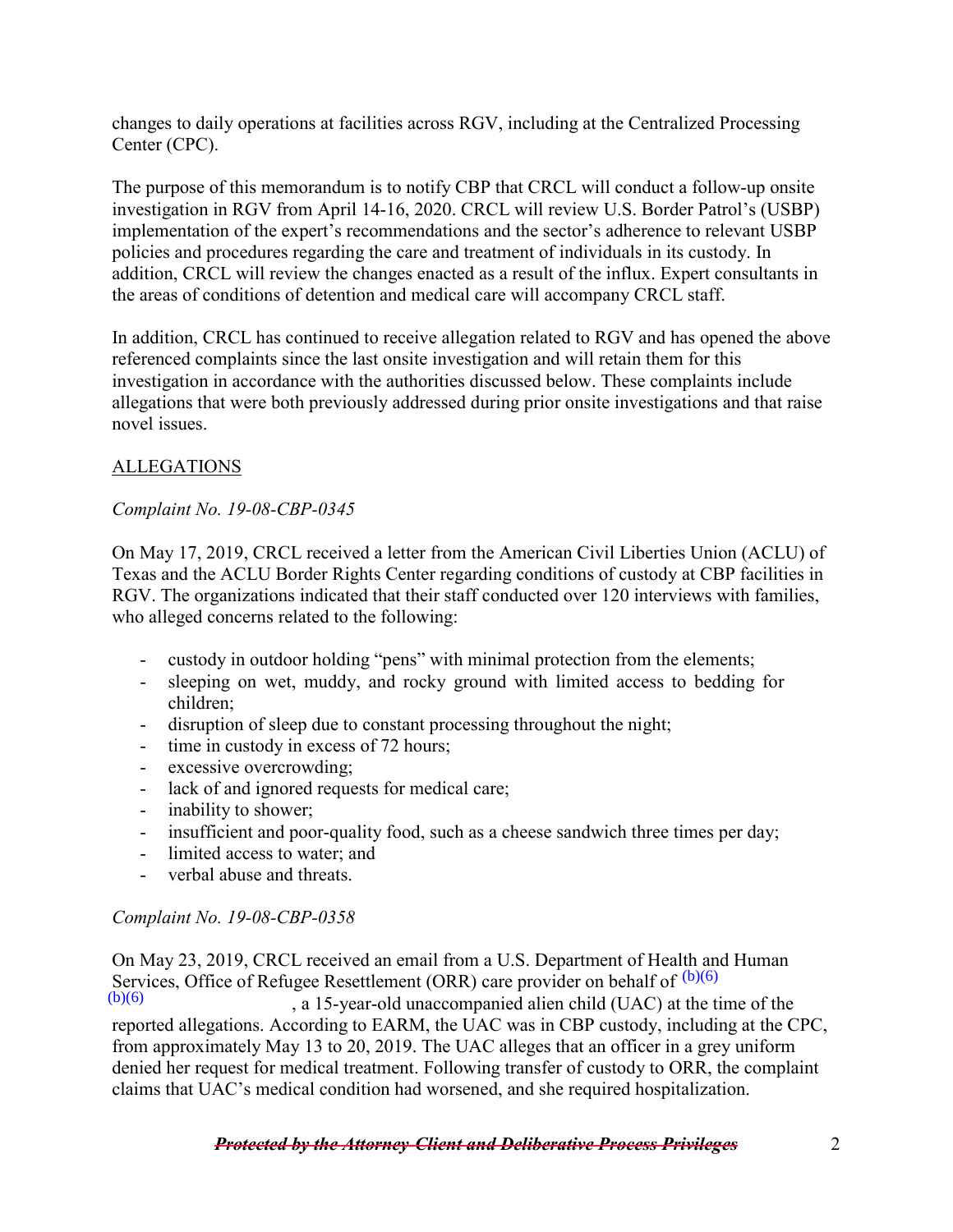Additionally, the minor claims that she was not able to sleep due to agents calling out names for processing throughout the night.

#### *Complaint No. 19-10-CBP-0497*

On July 1, 2019, CBP provided CRCL a copy of a Significant Incident Report (SIR) regarding the death of Manuel Guillen Landaverde. According to the SIR,  $Mr.$ <sup>(b)(6)</sup> was taken from the CPC to the hospital on June 26, 2019, because of seizures. Within several hours, he was medically cleared and returned to the CPC. On June 29, 2019, he reportedly collapsed in his holding cell, and medical staff administered a defibrillator and conducted CPR. He was transported to the hospital, where he died. Following his death, CBP reportedly processed his daughter,  $(b)(6)$  as a UAC.

*Complaint No. 19-10-CBP-0551* 

On July 2, 2019, CRCL received an email from ORR on behalf of

, a seven-year-old UAC at the time of reported incident. According to EARM, the UAC was in CBP custody, including at the CPC, from approximately June 20 to 28, 2019. He alleges that USBP failed to return his property, including his backpack containing clothes.  $(b)(6)$ 

 $(b)(6)$ 

*Complaint No. 19-12-CBP-0671* 

On September 26, 2019, CRCL received a letter from Carly Sessions of Kids in Need of Defense (KIND). Ms.  $(b)(6)$ , who has represented numerous UAC apprehended in RGV, alleges that a significant majority of Notices to Appear (NTAs) from UAC held by CBP in McAllen are not signed by the minors. She indicates that between March 1, 2018, and June 30, 2019, KIND conducted legal screenings of 100 UAC, of which 39 had NTAs issued in McAllen. Of those 39, she alleges that 29 were stamped "Subject Refused to Sign," that nine were either stamped "Served on Conservator" or left blank, and that only one had been signed by a UAC. However, she alleges that of the 61 NTAs issued outside of McAllen, only two were stamped "Subject Refused to Sign." She claims that the vast majority of her clients whose NTAs were stamped "Subject Refused to Sign" told her that they were not asked to sign any documents while in custody.

*Complaint No. 19-12-CBP-0724* 

On September 11, 2019, CRCL received a letter from the  $(b)(6)$  of the South Texas Pro a 17 and  $\frac{1}{2}$ Bono Asylum Representation Project on behalf of  $(b)(6)$  a 17year-old UAC at the time of the reported incident. According to EARM, the UAC was in CBP custody, including at the CPC, from approximately July 13 to 16, 2019. The UAC alleges that officers in grey uniforms would insult and humiliate minors and impose unnecessary punishments. For instance, the UAC claims that if one individual did not respond during roll call, the officers in grey uniforms would awaken the entire group and require everyone to return their mattresses, forcing them to have to sleep on the bare floor for hours. The UAC notes that the agents in green uniforms were courteous.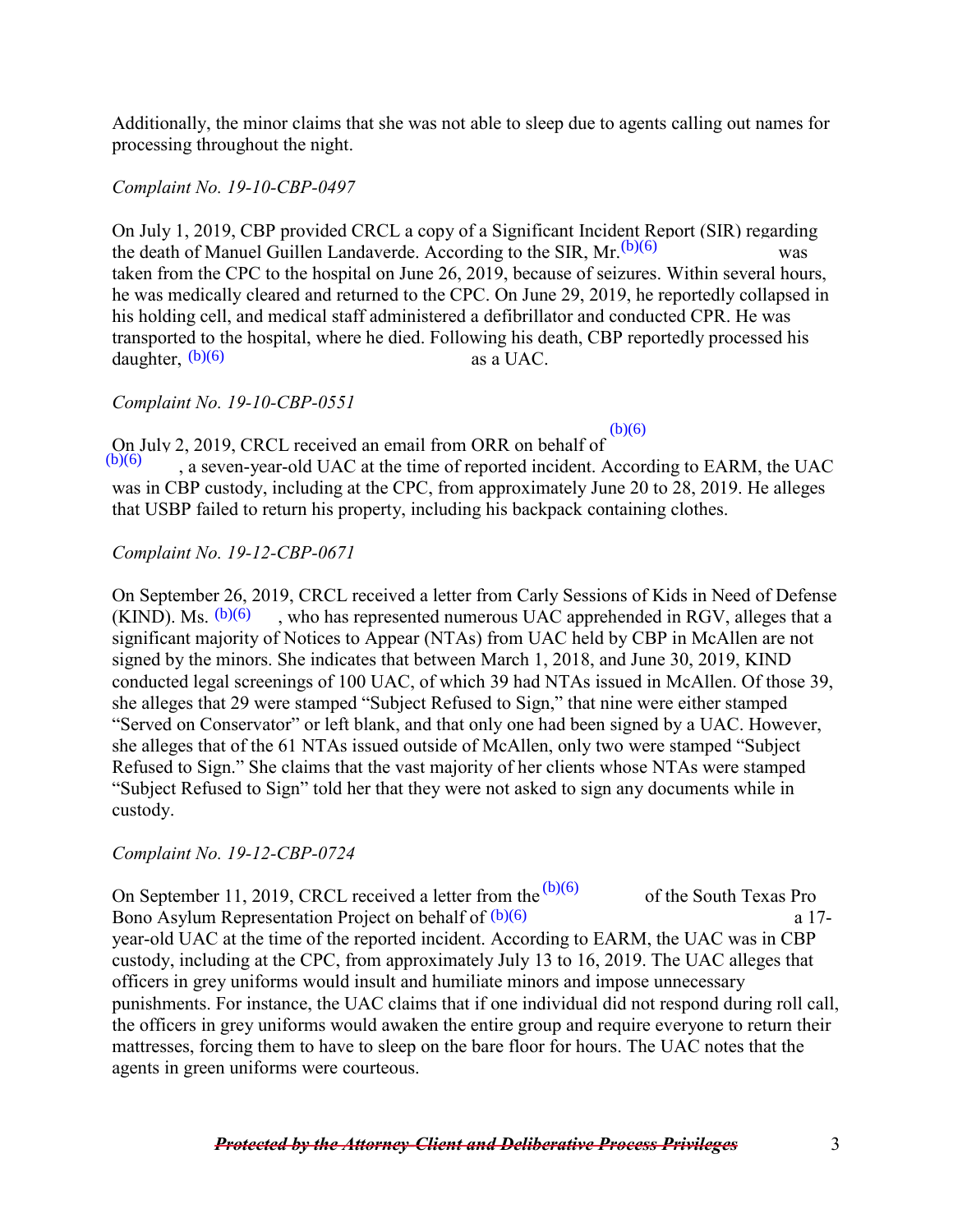*Complaint No. 19-12-CBP-0732* 

On September 4, 2019, CRCL received correspondence from the Dilley Pro Bono Project (DPBP) regarding the conditions of detention and the medical care of children in CBP custody in RGV. DPBP, which provides legal services to mothers detained with their children in the South Texas Family Residential Center, conducted a survey of 200 mothers in June and July 2019. According to DPBP, 90% of the respondents entered the United States in RGV. DPBP claims that 43% reported that they requested medical care for their child while in CBP custody, and of those who requested such care, 58% reportedly stated that CBP did not provide medical care when requested. DPBP included nine anonymous accounts that describe the lack of access to medical care for children in CBP custody and the general poor conditions of detention. DPBP later provided CRCL with identifying information, which allowed CRCL to determine that six of the families were in custody at the CPC and one family was held at Weslaco Border Patrol Station. The following are summaries of their allegations:

 $(b)(5)$ ,  $(b)(6)$ ,  $(b)(7)(E)$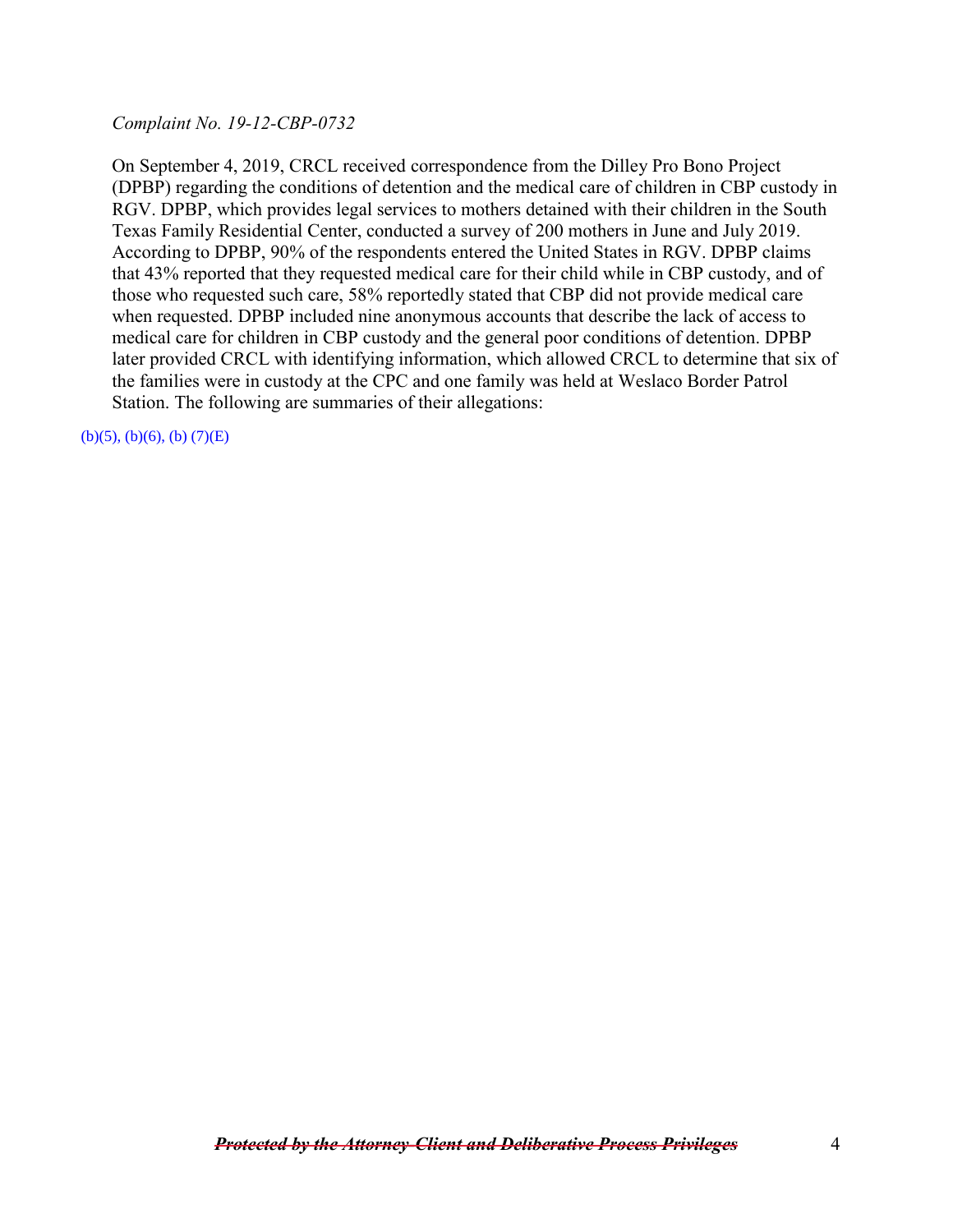$(b)(5), (b)(6), (b) (7)(E)$ 

*Complaint No. 19-11-CBP-0748* 

On August 26, 2019, CBP provided CRCL a copy of a SIR regarding an unknown Honduran adult male and his infant daughter, who were apprehended near Rio Grande City among a group of 21 individuals. According to the SIR, the father told agents that his daughter had suffered two seizures during their travel. USBP reportedly transported the family unit to the CPC, where they were given an initial medical assessment. Medical staff reportedly referred the infant to Edinburg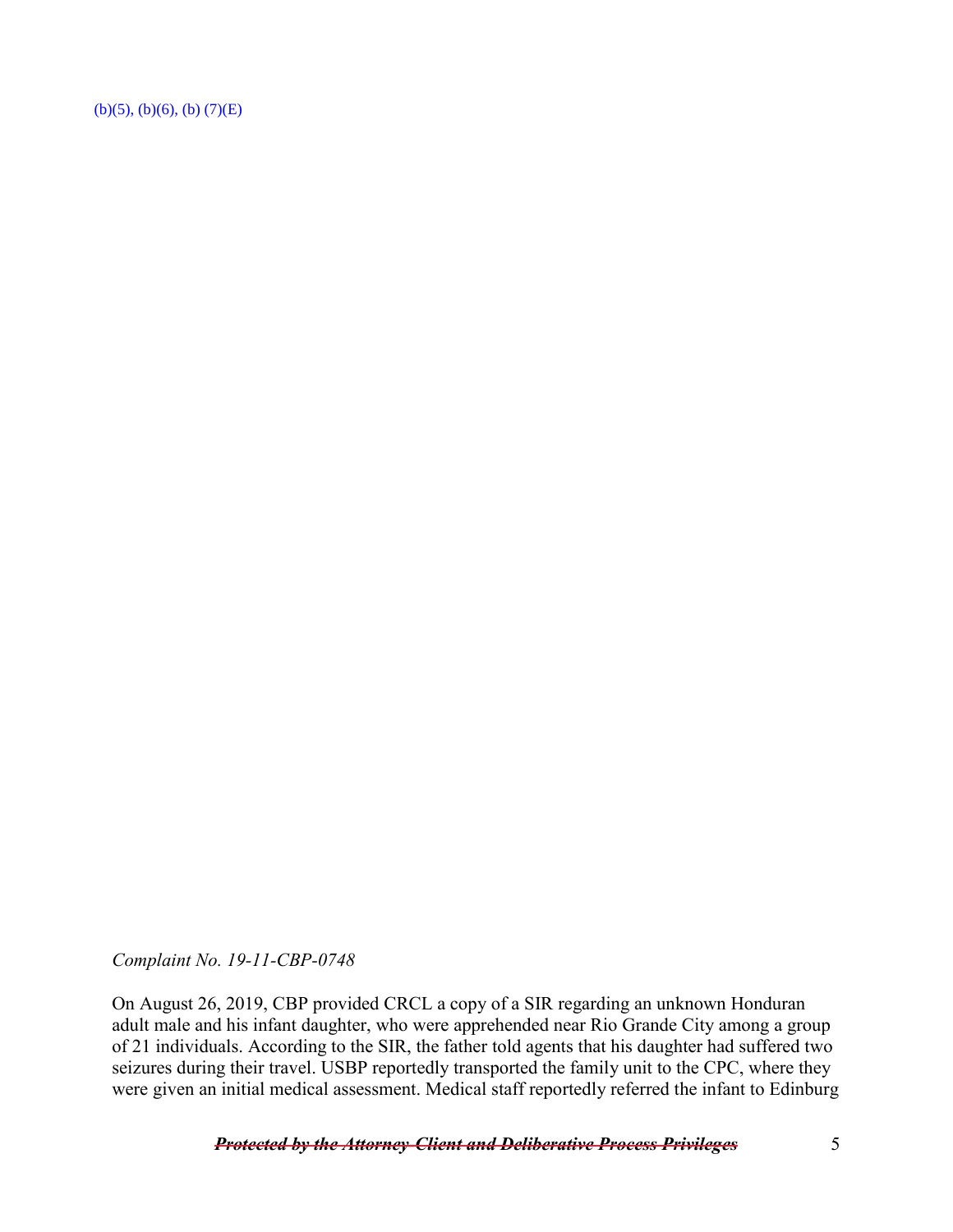Regional Children's Hospital, where she was diagnosed with severe hydrocephalus and transported by Medevac helicopter to a hospital in Corpus Christi that could provide a higher level of care.

## ADDITIONAL AREAS TO BE REVIEWED

Due to the number of allegations and because CRCL will be reviewing the implementation of prior recommendations, CRCL will look broadly at operations at the USBP facilities visited to determine if the individual allegations or findings are indicative of systemic civil rights and civil liberties concerns.

# **CRCL**

*CRCL mission*. CRCL supports the Department's mission to secure the Nation while preserving individual liberty, fairness, and equality under the law. CRCL integrates civil rights and civil liberties into all the Department's activities:

- Promoting respect for civil rights and civil liberties in policy creation and implementation by advising Department leadership and personnel, and state and local partners;
- Communicating with individuals and communities whose civil rights and civil liberties may be affected by Department activities, informing them about policies and avenues of redress, and promoting appropriate attention within the Department to their experiences and concerns;
- Investigating and resolving civil rights and civil liberties complaints filed by the public regarding Department policies or activities, or actions taken by Department personnel;
- Leading the Department's equal employment opportunity programs and promoting workforce diversity and merit system principles.

*CRCL authorities*. Under 6 U.S.C. § 345 and 42 U.S.C. § 2000ee-1, CRCL is charged with investigating and assessing complaints against DHS employees and officials of abuses of civil rights, civil liberties, and profiling on the basis of race, ethnicity, or religion. In investigating complaints, if CRCL believes that the complaints raise similar issues, CRCL may look into whether there are systemic problems that justify a broader investigation. Pursuant to its authority under 6 U.S.C. § 345(a)(3), CRCL shall assist components to "periodically review Department policies and procedures to ensure that the protection of civil rights and civil liberties is appropriately incorporated into Department programs and activities."<sup>[2](#page-5-0)</sup> Additionally, pursuant to

<span id="page-5-0"></span> $\overline{a}$ <sup>2</sup> In addition, pursuant to 42 U.S.C. § 2000ee-1(a)(2), CRCL has the authority to "periodically investigate and review department, agency, or element actions, *policies, procedures, guidelines,* and related laws and their implementation to ensure that such department, agency, or element is adequately considering privacy and civil liberties in its actions" (emphasis added).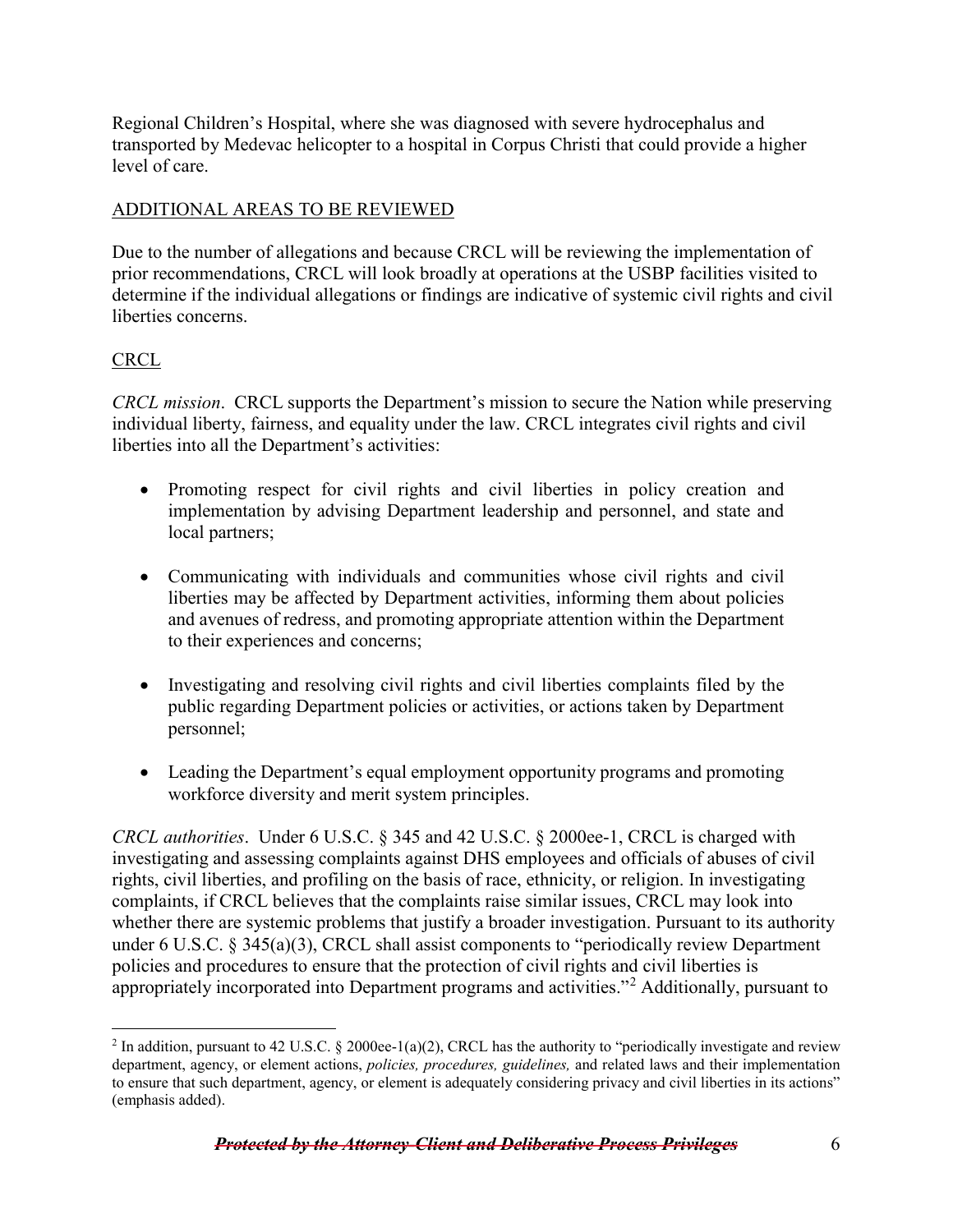DHS Delegation Number 19003, issued October 26, 2012, the Secretary has delegated to the Officer of CRCL the authority to "assess new and existing policies throughout the Department for the policies' impact on civil rights and civil liberties" and "review . . . programs within any Component to ensure compliance with standards established by the Officer for CRCL to protect civil rights and civil liberties." The procedures for CRCL investigations and the recommendations they may generate are outlined in DHS Management Directive 3500, DHS Instruction 046-01-001, and DHS Instruction 046-01-002.

*Access to information*. 42 U.S.C. § 2000ee-1(d) grants CRCL access to the "information, material, and resources necessary to fulfill the functions" of the office, including the complaint investigation function. Management Directive 3500 further authorizes CRCL to:

- "Notify<sup>[]</sup> the relevant DHS component(s) involved of the matter and its acceptance by CRCL, and whether the matter will be handled by CRCL or by the component organization";
- "Interview<sup>[]</sup> persons and obtain<sup>[]</sup> other information deemed by CRCL to be relevant and require[e] cooperation by all agency employees"; and
- "Access<sup>[]</sup> documents and files that may have information deemed by CRCL to be relevant."

Additionally, DHS Instruction 046-01-002 (V)(B)(2) provides component heads are to ensure that CRCL is given access to information, material, and personnel determined by CRCL to be necessary to carry out or review investigations. This memorandum serves as a request for information or assistance pursuant to § 5.l(e) of the "Memorandum of Agreement between [CRCL] and [CBP] Regarding the Coordination of CRCL Complaint Investigations" dated February 28, 2017.<sup>[3](#page-6-0)</sup>

*Reprisals forbidden*. In addition, 42 U.S.C. § 2000ee-1(e) forbids any Federal employee to subject a complainant or witness to any "action constituting a reprisal, or threat of reprisal, for making a complaint or for disclosing information to" CRCL in the course of this investigation. This memorandum and the accompanying request for documents and information are issued pursuant to these authorities.

*Privilege and required transparency*. Our communications with CBP personnel and documents generated during this review, particularly the final report, will be protected to the maximum extent possible by attorney-client and deliberative process privileges. Under 6 U.S.C. § 345(b), however, we submit an annual report to Congress—also posted on CRCL's website—that is required to detail "any allegations of [civil rights/civil liberties] abuses . . . and any actions taken by the Department in response to such allegations."

 $\overline{a}$ 

<span id="page-6-0"></span> $3 \S 5$ . l(e) of the Memorandum of Agreement provides, in relevant part, that CRCL will issue information requests clearly identifying the documents, information, video and personnel CRCL is requesting from CBP and that CBP will provide the same within 60 days unless an extension is approved by CRCL.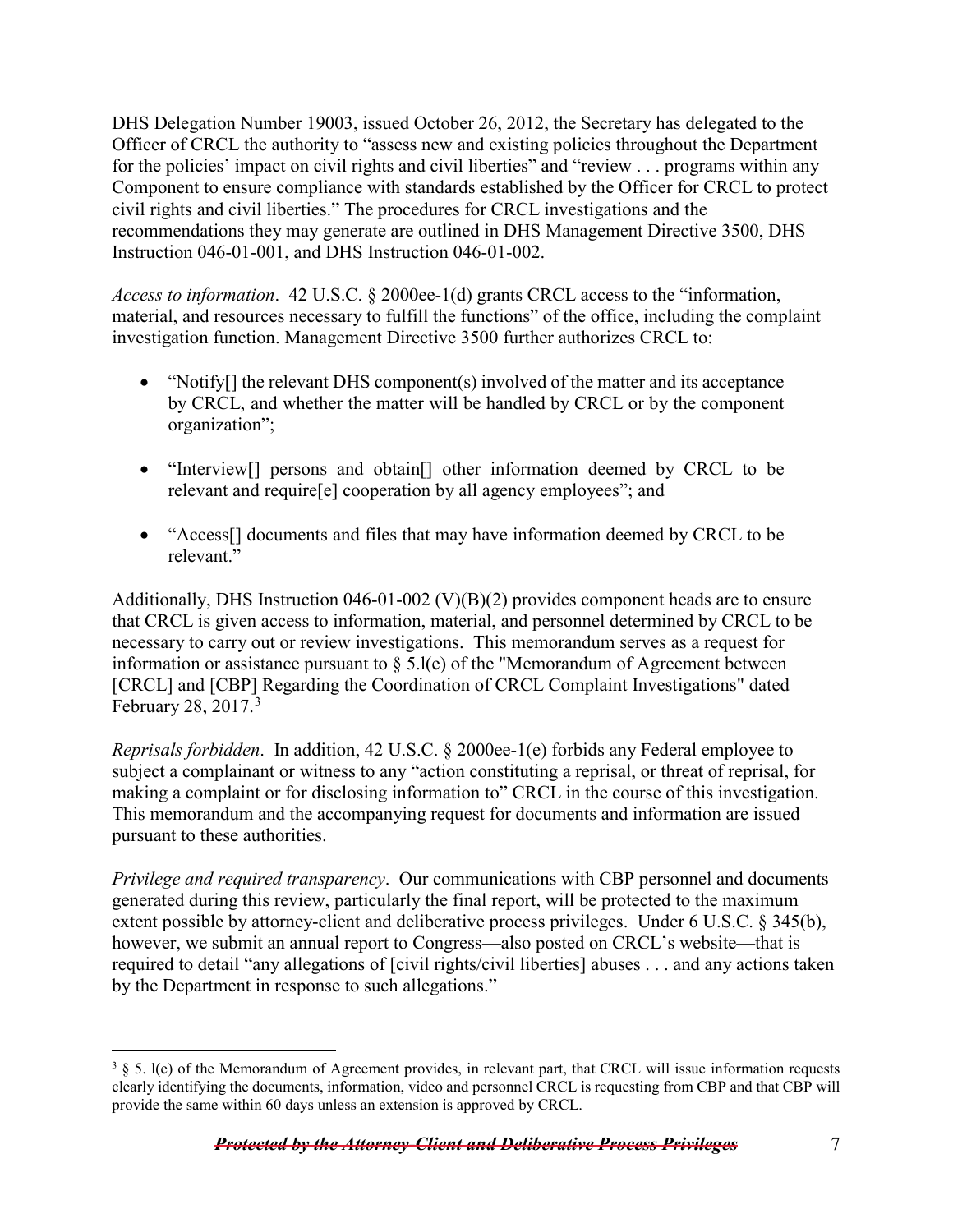We look forward to working with your staff on this matter and will report back to you on our findings and any recommendations.

#### SCOPE OF REVIEW

The purpose of our review is to 1) determine if USBP has implemented the recommendations with which CBP concurred in its September 18, 2019, response to CRCL's expert report; 2) investigate the allegations in the complaints referenced; 3) determine if the facts we find suggest that the Constitution, a federal statute, or a Departmental policy has been violated; and 4) assess whether CBP should take any steps to address and concerns found during the investigation.

#### QUESTIONS PRESENTED

 $(b)(5)$ 

#### INITIATING THE INVESTIGATION

We request an initial discussion with your agency about these complaints and CRCL's plans for reviewing the matter.  $(b)(6)$  will be handling the review. We request that CBP schedule an initial discussion with Mr.  $(b)(6)$  as soon as possible. We look forward to working together as soon as possible. We look forward to working together to determine all the facts surrounding this matter and, if appropriate, the best way forward. If you have any questions, please do not hesitate to contact Mr.  $(b)(6)$  by phone at  $(b)(6)$  or by email at<sup>(b)(6)</sup> reviewing the matter.  $(b)(6)$ 

Copies to:

Rodney S. Scott Chief U.S. Border Patrol U.S. Customs and Border Protection  $(b)(6)$ ,  $(b)$   $(7)(C)$ an initial discussion with Mr.  $(b)(6)$ <br>to determine all the facts surroundi<br>have any questions, please do not *b*<br>by email at( $b$ )( $6$ )<br>Copies to:<br>Rodney S. Scott<br>Chief<br>U.S. Border Patrol<br>U.S. Customs and Border Protectic<br>

Jon Roop Chief of Staff U.S. Border Patrol U.S. Customs and Border Protection  $(b)(6)$ ,  $(b)$   $(7)(C)$ 

Debbie Seguin Acting Chief of Staff U.S. Customs and Border Protection<br>(b)(6), (b)  $(7)(C)$